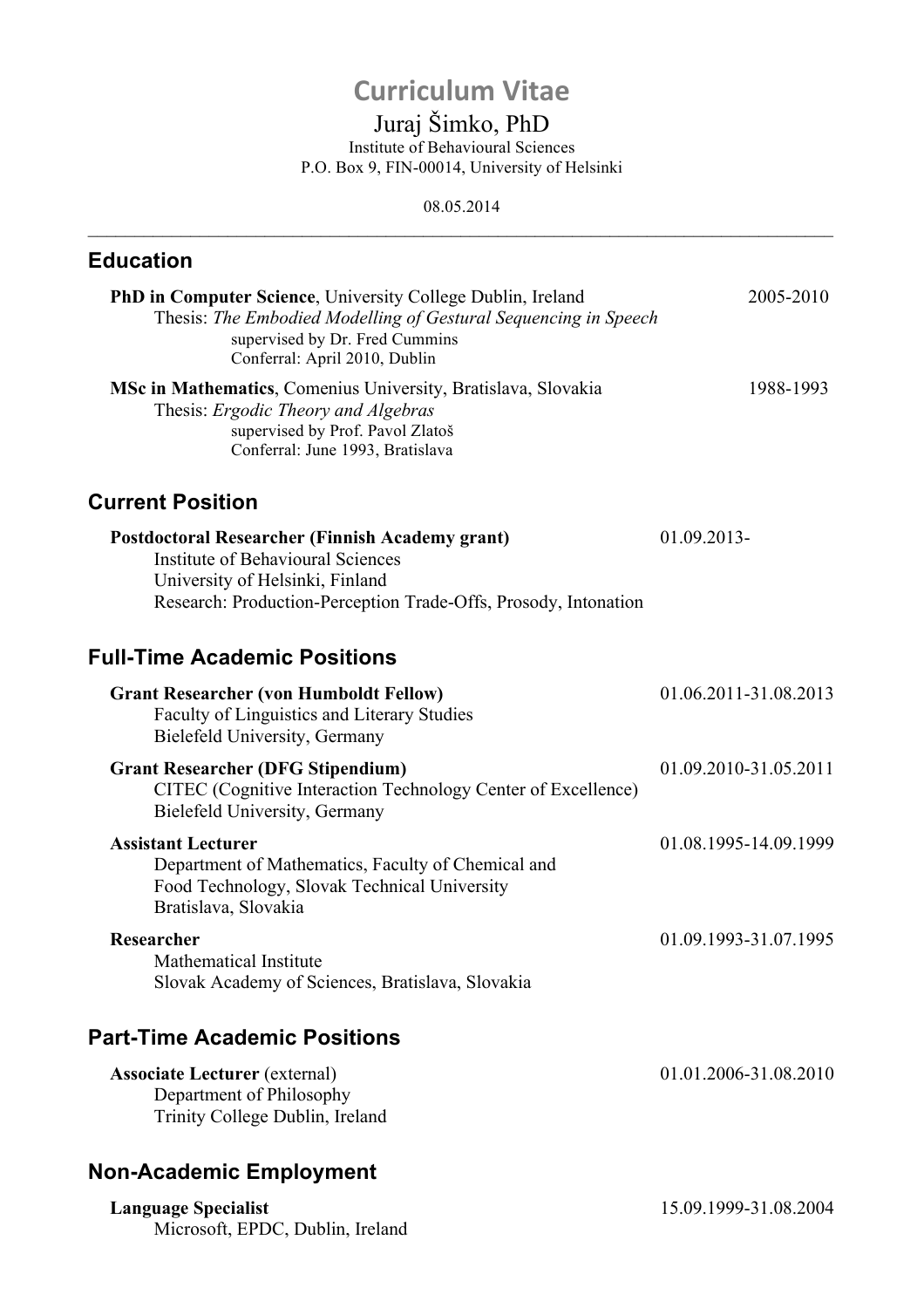# **Major Research Funding**

| von Humboldt Fellowship<br>Alexander von Humboldt Foundation, Germany                                                                                                          | June 2011-June 2013       |
|--------------------------------------------------------------------------------------------------------------------------------------------------------------------------------|---------------------------|
| <b>DFG Stipendium</b><br>Deutche Forschungsgemeinschaft, Germany<br>Revoked by me upon the receipt of the von Humboldt Fellowship Award                                        | September 2010- June 2011 |
| <b>Honors and Awards</b>                                                                                                                                                       |                           |
| The ISCA Award for Best Student Paper<br><i>Interspeech 2009</i> , Brighton, UK                                                                                                | 2009                      |
| <b>Teaching Experience</b>                                                                                                                                                     |                           |
| <b>Bielefeld University, Faculty of Linguistics and Literary Studies</b><br>Supervision of a PhD Thesis (Mr. Andreas Windmann)                                                 | $2011 -$                  |
| <b>Bielefeld University, Faculty of Linguistics and Literary Studies</b><br>Dynamical Modelling of Speech, postgraduate course lecturer                                        | 2010                      |
| <b>Trinity College Dublin, Department of Philosophy</b><br>Formal Logic, undergraduate course lecturer                                                                         | 2006-2010                 |
| <b>University College Dublin, School of Philosophy</b><br>Logic: Informal and Formal, undergraduate course lecturer                                                            | 2007                      |
| <b>Slovak Technical University, Faculty of Chemical and Food Technology</b><br>Calculus, Statistics, Computer Science, undergraduate course lecturer and<br>assistant lecturer | 1994-1999                 |
| <b>Comenius University, Faculty of Mathematics, Physics and Informatics</b><br>Algebra, undergraduate course assistant lecturer                                                | 1993-1994                 |
| Research Stays                                                                                                                                                                 |                           |
| <b>University of Helsinki, Finland</b><br>Institute of Behavioural Sciences,<br>invitation by Adj.Prof. Martti Vainio                                                          | May-August 2012           |
| University of Southern California, Los Angeles, USA<br>Dornsife College of Letters, Arts and Sciences,<br>invitation by Prof. Louis Goldstein                                  | September 2008            |
| <b>Professional Memberships</b>                                                                                                                                                |                           |
| Full Member, LabPhon, Association of Laboratory Phonology                                                                                                                      | 2012-                     |
| <b>Full Member, ISCA, International Speech Communication Association</b>                                                                                                       | 2009-                     |
| <i>Full Member</i> , <b>EUCog III</b> , European Network for the Advancement of<br>Artificial Cognitive Systems, Interaction and Robotics                                      | $2011 -$                  |
| Full Member, EUCog II, European Network for the Advancement of<br>Artificial Cognitive Systems, Interaction and Robotics                                                       | 2009-2011                 |
| Student Member, euCognition, European Network for<br>the Advancement of Artificial Cognitive Systems                                                                           | 2006-2008                 |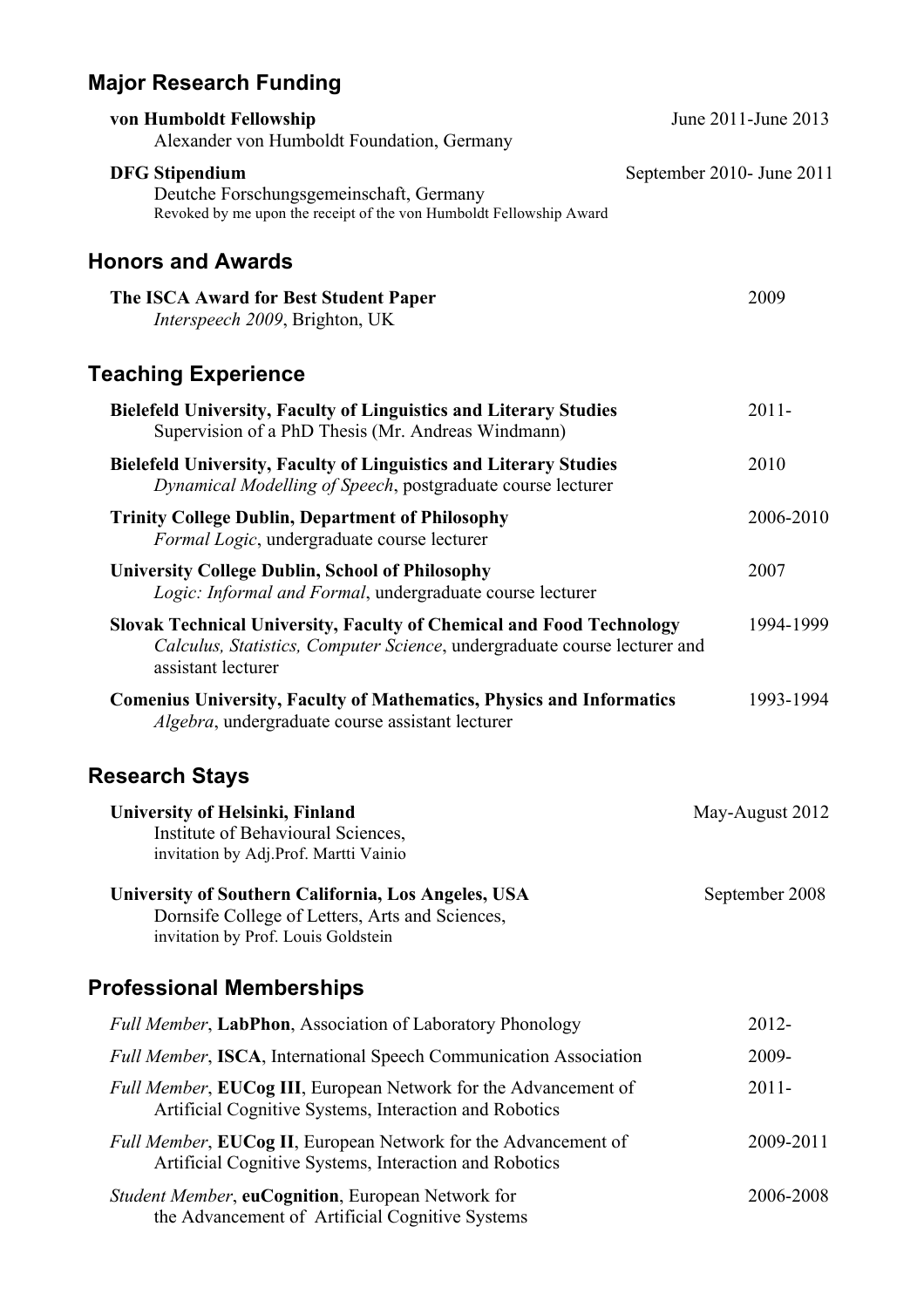#### **Peer-review Activities**

Journal of Phonetics, Philosophical Transactions B

### **Selected Invited Talks and Lectures**

- *Emergent phonetic, phonological and phonetic patterns*, Stockholm University, Sweden, 2012
- *Emergent phonological and phonetic patterns: An optimization account*, Workshop on Dynamic Modeling of Articulation and Prosodic Structure, Cologne, Germany, 2012.
- *Embodied task dynamics and emergent phonology*, University of Tampere, Finland, 2011.
- *Embodied speech, dynamics and efficiency*, Ruhr-Universität, Bochum, Germany, 2011.
- Integrating speech production and perception: An embodied optimization approach, Lugwig-Maximilians-Universität, Munich, Germany, 2011.
- *Optimality principles and articulatory speech synthesis* (with P. Wagner), Bielefeld Workshop on Developmental Speech Recognition, Bielefeld, Germany, 2011.
- *Embodied modelling of sequencing in speech*, Bielefeld University, Germany, 2009.
- *Sequencing embodied gestures in speech*, University of Southern California, USA, 2008.

### **Langauge Skills**

Slovak (native), English (fluent), Czech (fluent), Polish (conversant), Russian (conversant), German (conversant), French (basic), Finnish (basic)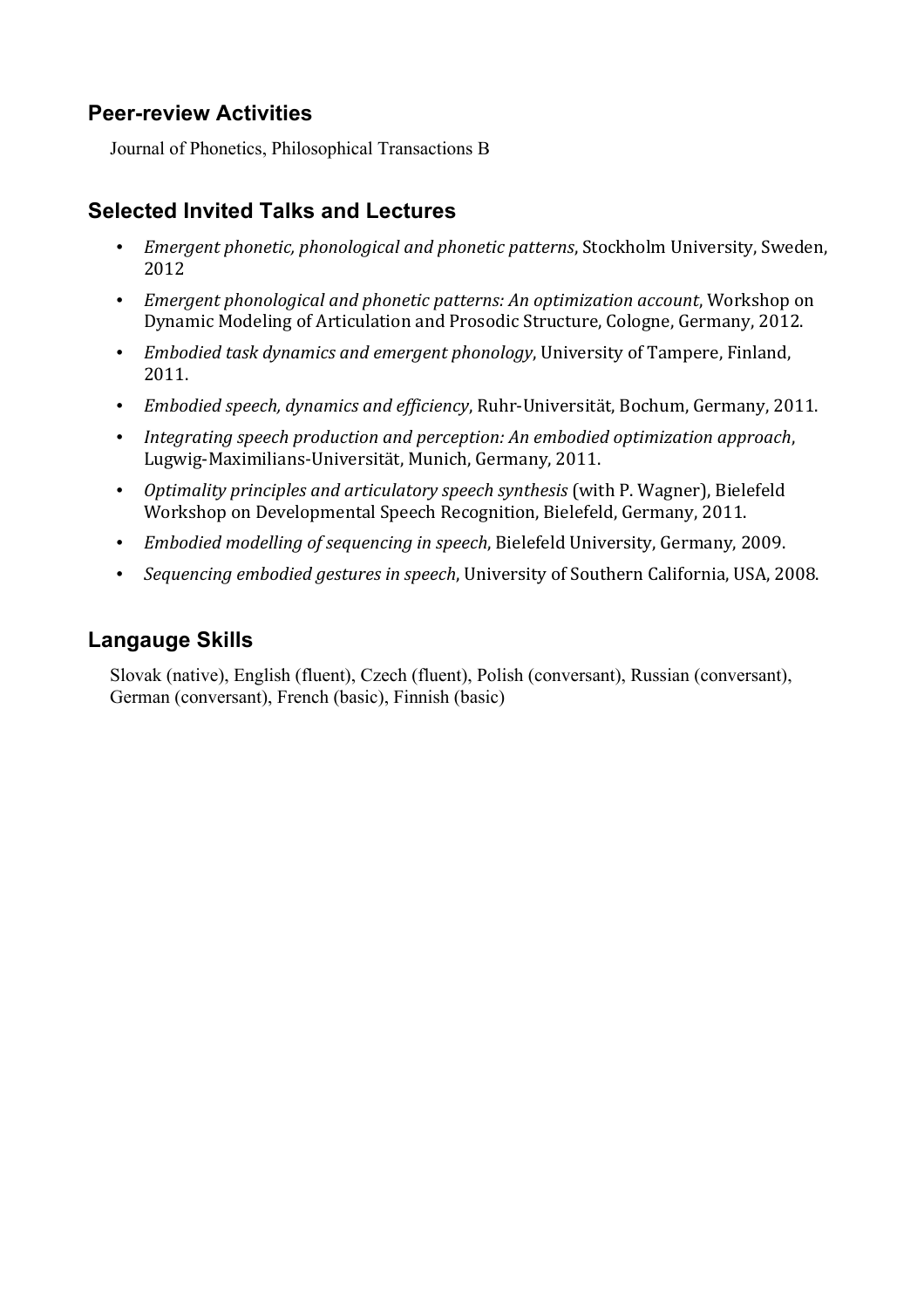# **Juraj Šimko: List of Publications**

## **Journal articles**

- **Simko, J.,** O'Dell, M. and Vainio, M. (2014). Emergent consonantal quantity contrast and context-dependence of gestural phasing, *Journal of Phonetics*, 44:130-151.
- Beňuš, Š. and **Šimko**, **J.** (2014). Emergence of prosodic boundary: continuous effects of temporal affordance on inter-gestural timing, *Journal of Phonetics*, 44:110-129.
- **Šimko, J.** and Cummins, F. (2011). Sequencing and Optimization within an Embodied Task Dynamic Model, *Cognitive Science*, 35 (3), p. 527-562.
- **Šimko, J.** and Cummins, F. (2010). Embodied Task Dynamics, *Psychological Review*, 117 (4), p. 1229-1246.
- Cummins, F. and **Šimko, J.** (2009). Notes on Phase and Coordination, and their Application to Rhythm and Timing in Speech, *Journal of the Phonetic Society of Japan*, 13 (3), p. 7-18.
- **Šimko, J.** (2001). Linear and R-linear betweenness spaces, *Mathematica Slovaca*, 51 (4), p. 365-370.
- **Šimko, J.** (1999). Metrizable and R-metrizable betweenness spaces, *Proceedings of the American Mathematical Society*, 127 (2), p. 323-325.

### **Book chapters**

• **Šimko, J.** and Cummins, F. (2010). Sequencing Embodied Gestures in Speech, In Nefti-Meziani, S. and Grey, J. (editors), *Advances in Cognitive Systems*, Institution of Engineering and Technology, UK, p. 301-332.

## **Conference Proceedings**

- **Šimko, J.**, Beňuš, Š. and Vainio, M. (2014) Hyperarticulation in Lombard speech: A preliminary study, In Proc. 7th International Conference on Speech Prosody, Dublin, Ireland.
- Windmann, A, **Šimko, J.** and Wagner, P. (2014) Probing Theories of Speech Timing using Optimization Modeling, In *Proc. 7th International Conference on Speech Prosody*, Dublin, Ireland.
- **Šimko, J.**, O'Dell, M., Nieminen, T., Vainio, M. and Lehtinen, M. (2013). Effects of anatomical differences on relative timing of tongue and lips, In *Proceedings of XXVII Finnish Phonetics Symposium 2013*, University of Turku, Turku, Finland, September 2013
- Aalto, D., **Šimko, J.** and Vainio, M. (2013). Pitch affects the duration judgements of nonspeech sounds more for quantity-language speakers, *Proceedings of Interspeech 2013*, Lyon, France.
- Wlodarczak, M., **Šimko, J.** and Wagner, P. (2013). Pitch and durational basis for entrainment of overlapped speech onsets, *Proceedings of Interspeech 2013*, Lyon, France.
- Windmann, A. **Šimko, J.**, Wrede, B. and Wagner, P. (2013). Modeling Durational Incompressibility, *Proceedings of Interspeech 2013*, Lyon, France.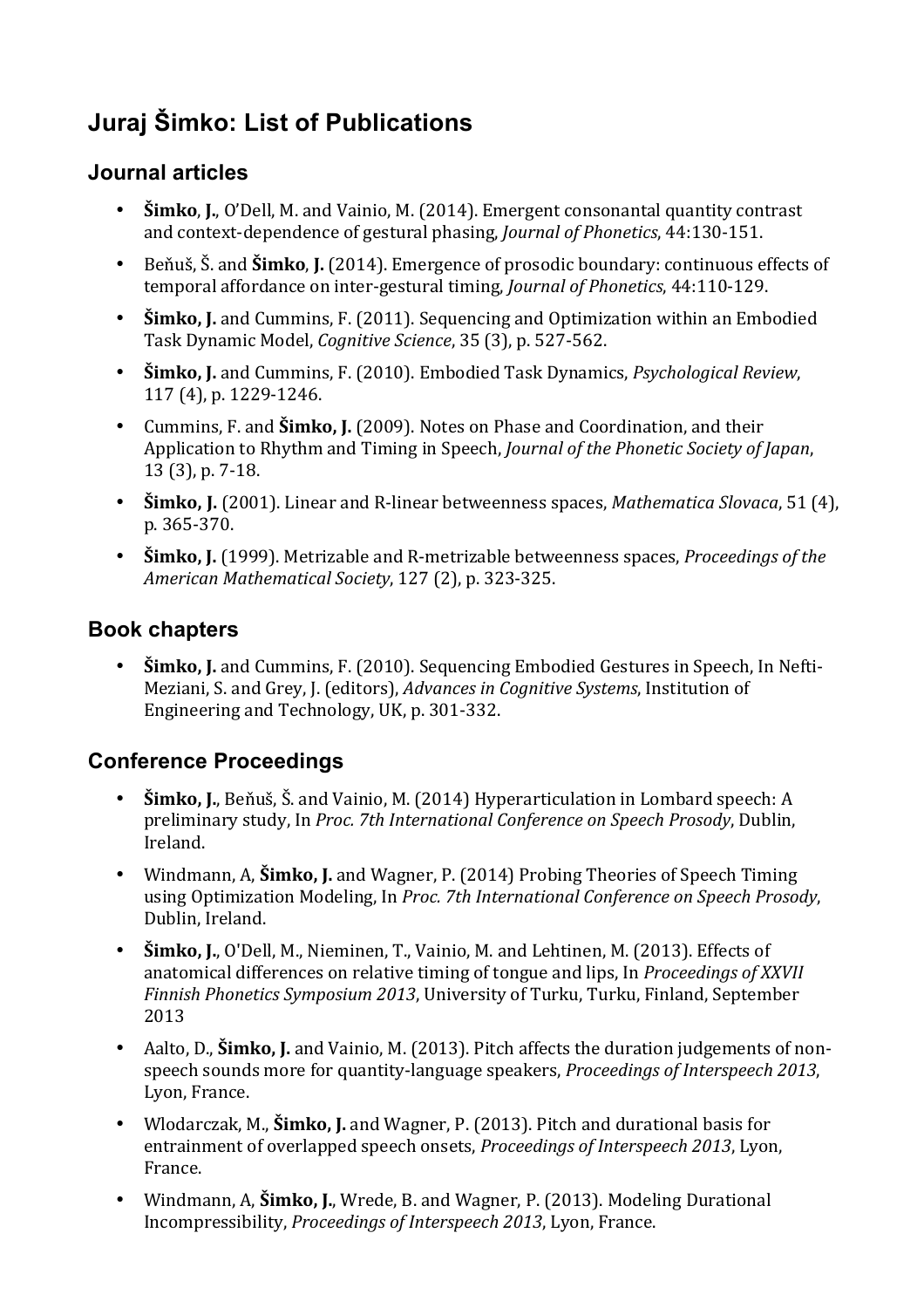- Wlodarczak, M., **Šimko, J.**, Wagner, P., O'Dell, M., Lennes, M. and Nieminen, T. (2012). Finnish rhythmic structure and overlapping speech entrainment. In *Nordic Prosody: Proceedings of the XIth Conference*, Tartu, Estonia, August 2012.
- Wlodarczak, M., **Šimko, J.** and Wagner, P. (2012). Temporal entrainment in overlapped speech: Cross-linguistic study. *Proceedings of Interspeech 2012*, Portland, Oregon, USA.
- Wlodarczak, M., **Šimko, J.** and Wagner, P. (2012). Syllable-boundary effect: temporal entrainment in overlapped speech. In *Proc.* 6th International Conference on Speech *Prosody*, Shanghai, China, 2012, p. 611-614.
- Beňuš, Š. and **Šimko**, **J.** (2012). Rhythm and tempo in Slovak. In *Proc.* 6th International *Conference on Speech Prosody, Shanghai, China, 2012, p. 502-505.*
- **Šimko, J.**, Cummins, F., and Beňuš, Š. (2011). Investigating the stability of intergestural timing relations. In *Proceedings of Interspeech 2011*, Florence, Italy.
- O'Dell, M., **Šimko, J.**, Nieminen, T., Vainio, M. and Lehtinen, M. (2011). Relative timing of bilabial gesture in Finnish. In *Proceedings of the 17th International Congress of Phonetic Sciences*, Hongkong, p. 1518-1521.
- **Šimko, J.,** Cummins, F., and Beňuš, Š. (2011) An analysis of the relative timing of coarticulated gestures within VCV sequences. In *Proceedings of the 17th International Congress of Phonetic Sciences*, Hongkong, p. 1850-1853.
- O'Dell, M., **Šimko, I.**, Nieminen, T., Vainio, M. and Lehtinen, M. (2010). Timing of intervocalic consonant gestures in Finnish, In *Proceedings of XXVI Finnish Phonetics Symposium 2010*, University of Eastern Finland, Mekrijärvi Research Station, February 2010.
- **Šimko, J.** and Cummins, F. (2009). Sequencing of Articulatory Gestures using Cost Optimization. In *Proceedings of Interspeech 2009*, Brighton, UK, p. 60-63. **The ISCA Award for Best Student Paper**
- Cummins, F., Grimaldi, M., Leonard, T. and **Šimko, J.** (2006). The Chains corpus: characterizing individual speakers, In *Proceedings of SPECOM'06*, St. Petersburg, Russia, June 2006, p. 431.
- d'Alessandro, C., D'Alessandro, N., Le Beux, S., **Šimko, J.**, Cetin, F. and Pirker, H. (2005). The Speech Conductor: Gestural Control of Speech Synthesis, In *eINTERFACE-2005*, July-August 2005, Mons, Belgium, p. 52-61.

### **Workshops and conferences (peer-reviewed abstracts)**

- Windmann, A. **Šimko, J.**, Wrede, B. and Wagner, P. (2012). Optimization based model of speech rhythm, *Labphon 2012*, Stuttgart, Germany.
- Beňuš, Š. and **Šimko, J.** (2012). Vocalic and consonantal intervals under continuous rate variation, *Labphon 2012*, Stuttgart, Germany.
- Windmann, A, **Šimko, J.**, Wrede, B. and Wagner, P. (2012). Optimization based model of speech timing, *Perspectives* on Rhythm and Timing, Glasgow, UK.
- Wlodarczak, M., **Šimko, J.** and Wagner, P. (2012). Evidence for coordination between overlap onsets and inter-stress intervals, *Perspectives* on Rhythm and Timing, Glasgow, UK.
- **Šimko, J.** (2007). Embodied Model of Speech Production. *Cognitive and physical models of speech production, perception and perception-production interaction*, Autrans, France